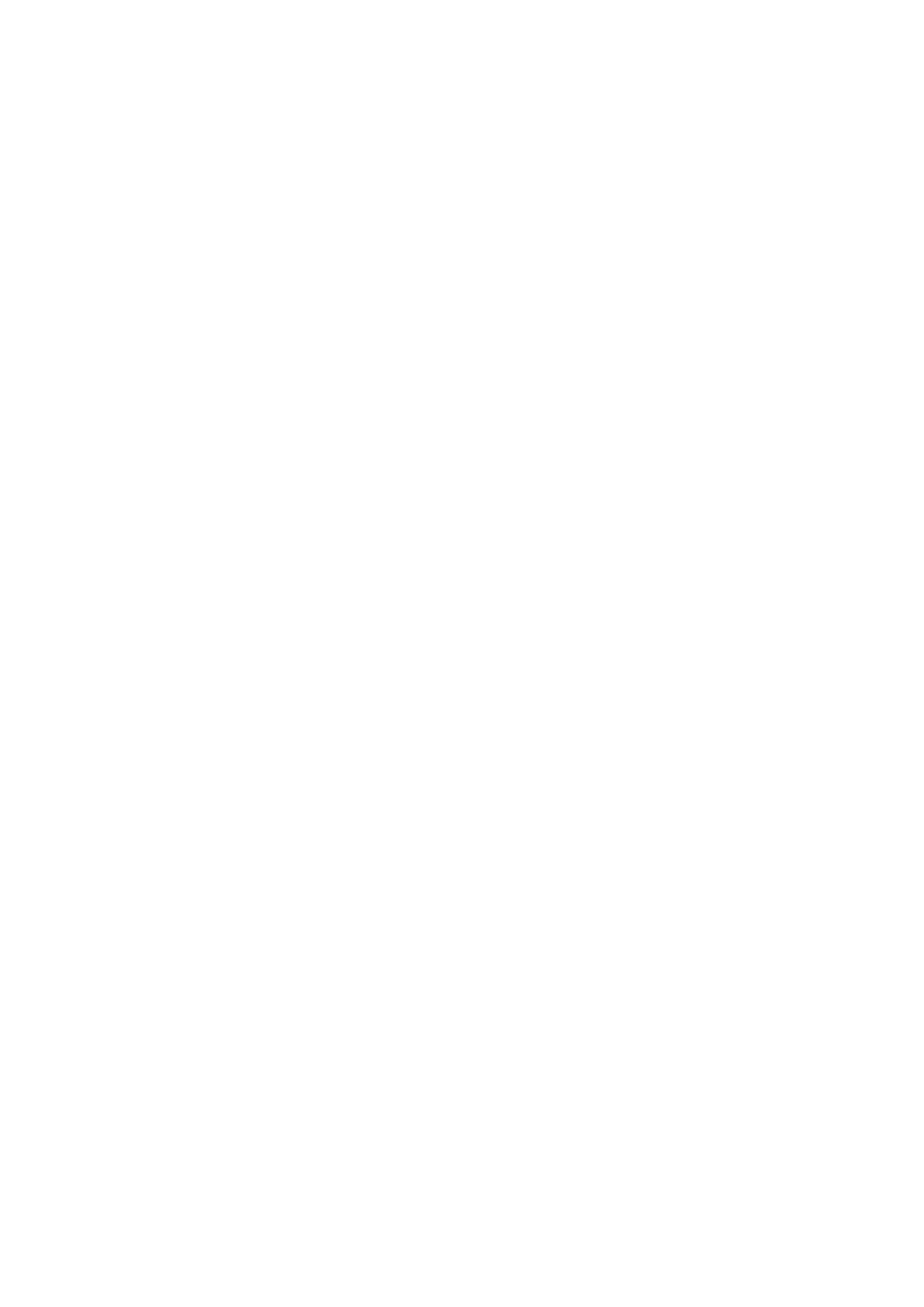# *Our Lady & St Edmund of Abingdon 1 Radley Rd, Abingdon on Thames, Oxon, OX14 3PL*

We are a *LiveSimply* parish aiming to live Simply, Sustainably and in Solidarity with the Poor

| Parish Priest:              | Fr. Jamie McGrath                                               | Tel: 01235 520375 |  |
|-----------------------------|-----------------------------------------------------------------|-------------------|--|
| Parish Secretary:           | Lisa Paterson                                                   | Tel: 01235 520375 |  |
| Office Hours:               | 10.30am-12.30pm Tuesday to Friday                               |                   |  |
| Office Email:               | abingdon@portsmouthdiocese.org.uk                               |                   |  |
| We live stream all services |                                                                 |                   |  |
| Safeguarding Team:          | Tel. 07572 935 230                                              |                   |  |
| Visits at JR Hospital:      | Priest/Chaplain 01865 221732                                    |                   |  |
| Visits and Help:            | Society of Vincent de Paul Group, contact via Parish Office     |                   |  |
| Parish Website:             | www.ourladyandstedmund.org.uk                                   |                   |  |
| Primary School:             | St. Edmund's School, Radley Road, Abingdon, OX14 3PP Tel 521558 |                   |  |



Roman Catholic Diocese of Portsmouth Reg. Charity No 246871 [www.portsmouthdiocese.org.uk](http://www.portsmouthdiocese.org.uk/)

## **Confessions: Saturdays 11.00 – 11.30am or by appointment**

## **PARISH OFFICE**

Please see the current opening hours above, and note that the parish office will be closed from Friday 30th July to Friday 13th August.

#### **MASSES:**

Please note that, in consideration for others, the government strongly recommends that face masks/coverings continue to be worn in indoor public spaces.

## **NEWSLETTERS**

Items for the newsletter should be sent to the parish office by the Wednesday of each week please. Due to the office closure dates (see above), contributions can resume on Wednesday 18th August.

## **CONFESSIONS**

Confessions resume on Saturdays between 11am and 11.30am in the Church, or by appointment.

## **PRAYING FOR VOCATIONS**

Please hold in your prayers Rev Deacons Anthony Fyk & Paul Nwune who will be ordained to the Sacred Priesthood for our Diocese at 11am on Saturday 31st July at St John's Cathedral. Also for James Lewis who will be ordained to the Diaconate at the same Mass. Then on Sunday 1st August at 2 pm, two men will be ordained to the permanent diaconate: Stephen Opoku-Anokye from Christ the King, Reading and Stephen Joseph from St. Mary's, Alton.

## **BABY & TODDLER GROUP**

We are hoping to restart our St Edmund's *Baby and Toddler Group* on Friday mornings in the parish centre in September and we are in desperate need of volunteers. We especially need help setting up before the sessions start at 9.30am. It would not be every Friday as it is in term time only. Please contact Karen on 01235 555167 or email *kazy@sky.com* if you can help or would like to know more.

## **18th Week of Ordinary Time (Year B)**

#### **Sunday 1 August**

| Mass           | (Gerard Hannigan, RIP) |
|----------------|------------------------|
| Mass           | (Jack McCoull, RIP)    |
| Mass in Polish |                        |
| Mass           | (Isabel Foley, RIP)    |
|                |                        |

#### **Monday 2 August**

| 8.30am | Rosary |
|--------|--------|
| 9am    | Mass   |

9am Mass (Kitsy Keating, RIP)

# **Tuesday 3 August St Ethelwold**

NO Mass See: *www.ourladyandstedmund.org.uk/englishmartyrs-vale-of-white-horse* for other Masses

#### **Wednesday 4 August St John Vianney**

6.30pm Rosary 7pm Mass *(Special intention)*

### **Thursday 5 August**

9.00am Rosary 9.30am Mass *(Special intention)* 1.30pm Funeral service (Winifred Parry)

| <b>Friday 6 August</b>   |        | <b>Transfiguration of the Lord</b> |
|--------------------------|--------|------------------------------------|
| 6.30 <sub>pm</sub>       | Rosary |                                    |
| 7pm                      | Mass   | <i>(Special intention)</i>         |
| <b>Saturday 7 August</b> |        | <b>Our Lady on Saturday</b>        |
| 11am                     |        | Adoration of the Blessed Sacrament |
| 11-11.30am Confessions   |        |                                    |

#### **NEW TO THE PARISH?**

We warmly welcome all new parishioners who have joined our parish in the last year. Please do make yourselves known if you have not already done so, and also let us know if you would like to contribute to parish life in any way. You can use the form on our website to register:

*www.ourladyandstedmund.org.uk/register*

12pm Mass ('Paddy' McKenna, RIP)